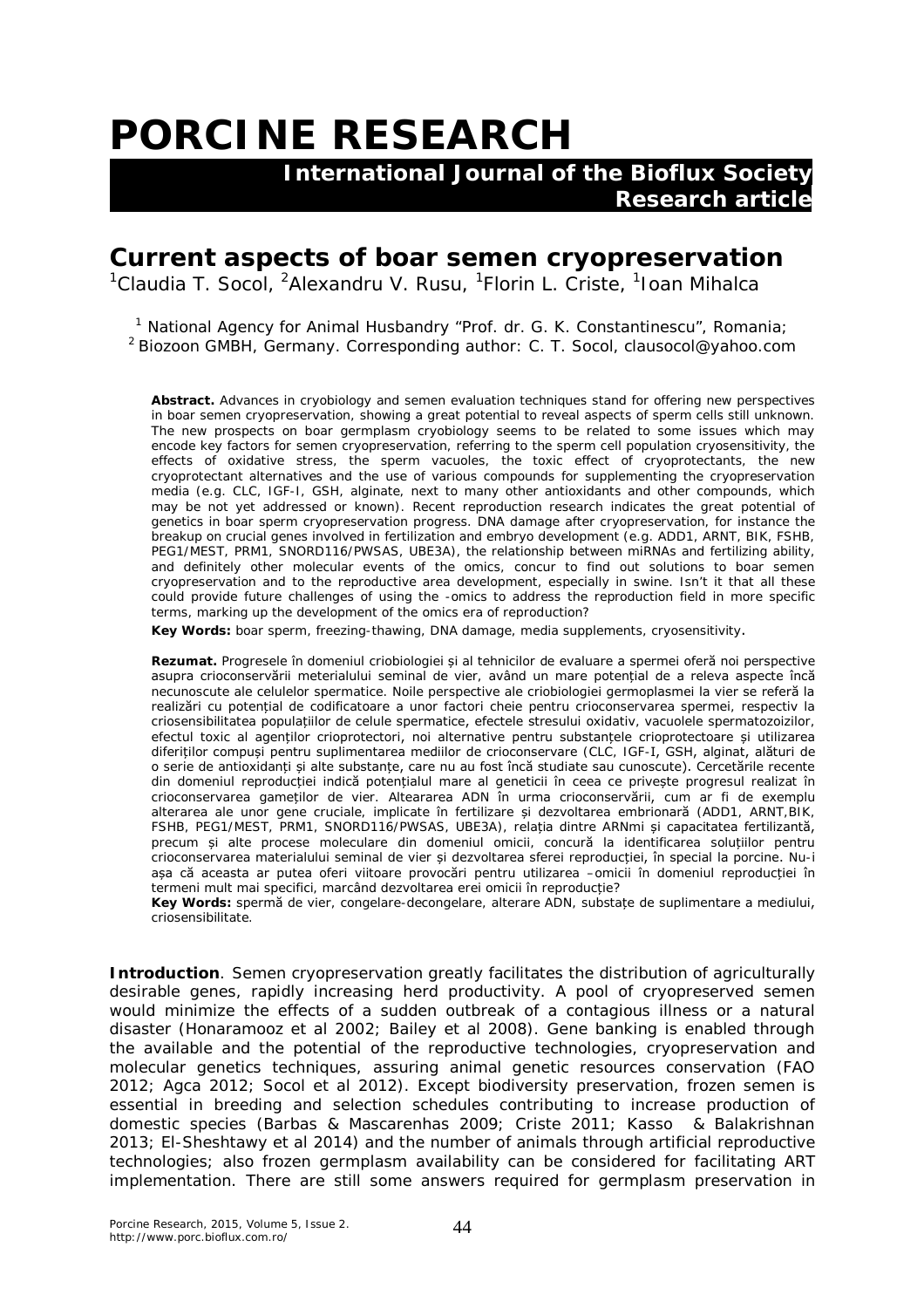various species, finding alternatives and optimization of currently available imperfect semen cryopreservation and evaluation methods (Criste 2011).

Since the first recorded offspring produced by artificial insemination using frozen– thawed semen in pig (Hess et al 1957*)* relevant studies were conducted in cryopreservation techniques, progress still being required for semen cryopreservation purposes in boars. Cryopreservation technology is not sufficient to yield reliable fertility following AI in commercial swine production systems (Bailey et al 2008s Rodriguez-Martinez 2012). Semen cryopreservation is not showing satisfying results in all species, as those registered in bull. Boar cryopreservation is still pointing out substantial differences between individuals on semen quality and cryopreservation ability. Both, storage and freezing-thawing processes causes a physical and chemical stress on sperm plasma membrane level. This stress is often associated with loss of sperm motility and its fertilizing ability (Aitken 200; Rusu 2011). The fertilizing capacity of stored or frozen semen presents differences between species. One of the major issues involved in improving the process of storage and cryopreservation of semen is the identification and use of new substances and additives (Koskinen et al 1989; Sanchez-Partida et al 1992). The choice of cryoprotectant seems to have been a matter of trial and error in nearly all investigations; this is partly because a complete and satisfactory explanation for the action of cryoprotectants does not exist (Fernandez-Santos et al 2006). Cryopreservation success depends on several factors, including the initial semen quality, the cryopreservation protocol, the specific susceptibility of sperm cells in cold shock, mechanic and osmotic stress conditions, and also the sperm cells capacity to interact with different extender's compounds during freezing and thawing processes (Fraser et al 2007; Rusu 2011). Since considerable advances in boar semen cryopreservation were made, the present study aim to summarize some valuable data achieved in boar semen cryopreservation.

**Material and Method**. The paper is an assesment of the boar semen cryopreservation status, carried out to point the advances achieved and some relevant aspects to consider in swine male germplasm preservation.

**Results and Discussion**. One of the major causes of semen quality decrement during cryopreservation is considered to be the temperature decrease from 15°C up to 5°C. During cryopreservation, even in the incipient stages, spermatozoa membrane is exposed to low temperatures, which are causing a fluidity state much decreased, restricting in the same time the free movement of membrane proteins. Thus, the membrane structure and functionality is altered. Beside this, there are other several factors influencing cryopreservation such as cryopreservation protocol, cryopreservation media, cryoprotectants, semen dilution, cooling and thawing rate specific, etc. Detecting sperm cell alterations is essential in germplasm preservation or cryopreservation. The success of semen cryopreservation is mainly based on choosing "good freezers", due to the existing variation between individuals. As ejaculate consists of a heterogeneous population of cells, the freezing–thawing process results in a sperm cell population, which may be more or less functionally compromised. Post-thaw sperm survival may be consistently poor for certain individual animals even though pre-freeze parameters appear normal. The mechanisms that may underlie such differences in cryosensitivity remain unclear (Curry 2000; Rusu 2011). The heterogeneity of sperm cells population of an ejaculate through its role in fertilization is an important factor in cryopreservation. The nature and importance of sperm populations are still unclear, it is apparent that there are changes in these subpopulations following the freeze-thaw process (Curry 2000). The freezing process might differentially affect a particular population of cryosensitive cells other freeze–thaw process might affect all cells to such an extent that pre-existing more subtle differences are masked giving the appearance of a more homogeneous population (Curry 2000). Referring to boar sperm cryopreservation damages at the perinuclear theca level leads the sperm nucleus to decondense (Gutiérrez-Pérez et al 2011). Mitochondrial activity is reduced after cooling and freeze-thawing in boar sperm (Flores et al 2010). Effects of cryopreservation on ROS production in boar sperm being less clear than in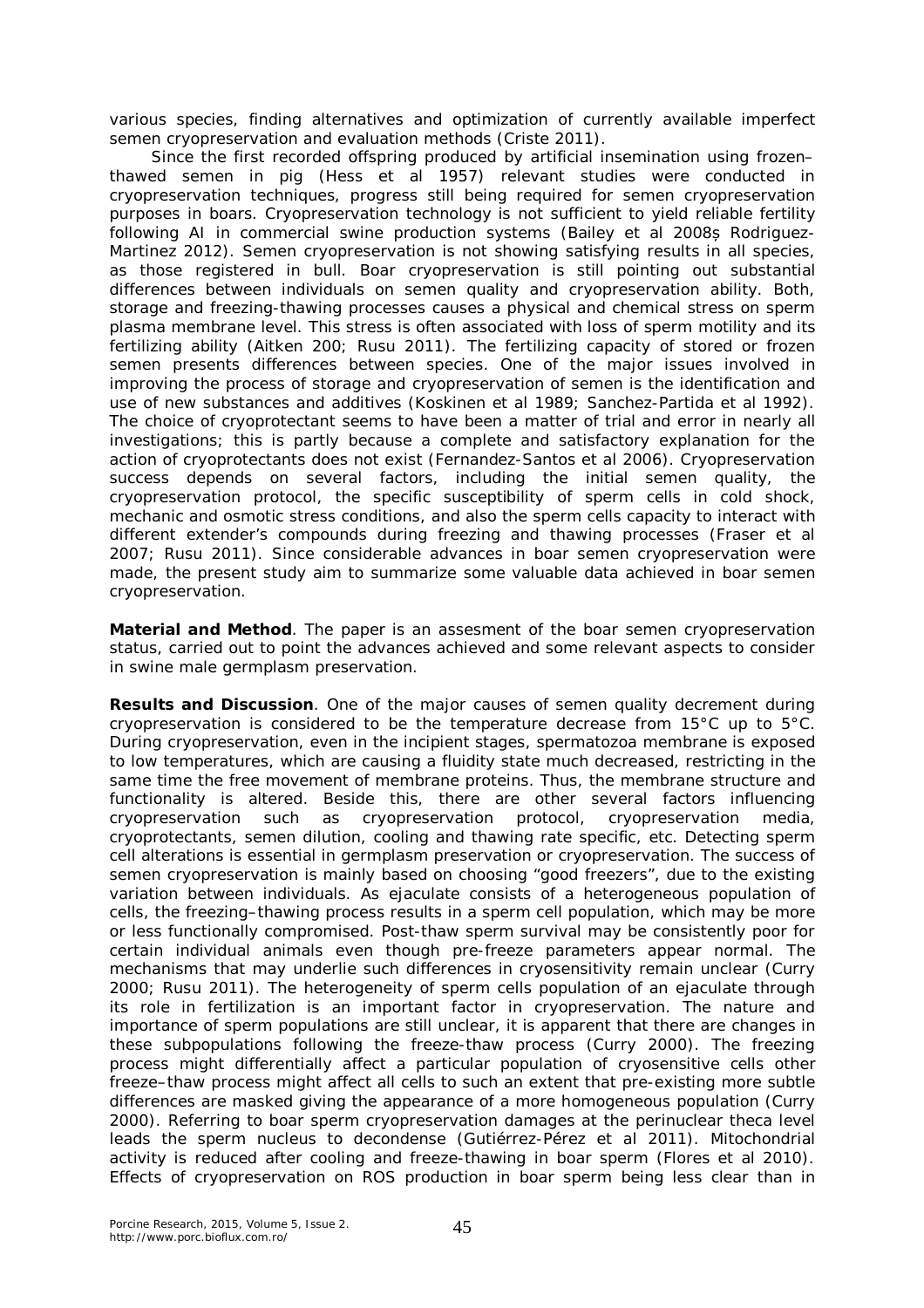other species (Guthrie & Welch 2006; Guthrie & Welch 2012). The different vacuoles found in sperm that are observed in the acrosome and cytoplasm droplets during spermatogenesis, are less frequent in pigs, where they can only be detected under transmission electron microscope (Briz & Fàbrega 2013). There are no studies about the effects of cryopreservation on sperm vacuoles in pigs, relevant studies proving that freeze-thawing procedures increased sperm nuclear vacuolization (Boitrelle et al 2012).

The combinations of storage temperature, cooling rate, chemical composition of the extender, cryoprotectant concentration, seminal plasma composition and hygienic control are the key factors that affect the life-span of spermatozoa (Barbas & Mascarenhas 2009). Fertility of extended boar semen declines within the first 72 h of storage in vitro and conventional sperm assessment often lacks standardization and does not allow identification of sub-lethal changes of sperm quality during the initial 72 h of storage (Waberki et al 2011). Securing isoosmotic/isotonic conditions, adequate buffering capacity, the necessary energy supply, the provision of a plasma-membrane protecting agent is of vital importance in cryopreservation (Pesch & Hoffmann 2007). Also sperm centrifugation before freezing seems to influence boar sperm cryosurvival (Carvajal et al 2004). Moreover, the assessment of the specific responsiveness to capacitating stimuli by monitoring intracellular calcium with flow cytometry proved to be a sensitive tool for detection of extender-dependent alterations in the functionality of liquid-preserved boar spermatozoa (Schmid et al 2013a).

Even if there are many cryoprotectants and potential cryoprotective agents, glycerol has remained, almost without exception, the cryoprotectant of choice for spermatozoa from all species; the basis of the cryoprotective properties of glycerol and precisely why it should be more effective, remains unclear (Curry 2000). The sensitivity of spermatozoa to the toxic effects of different cryoprotectants varies with species (Curry 2000) and individuals. Extenders for freezing sperm cells contain buffers, carbohydrates (glucose, lactose, raffinose, saccharose and trehalose), salts (sodium citrate, citric acid), egg yolk and antibiotics (Barbas & Mascarenhas 2009). Generally an antibiotic is added to the extender (procain penicilline, ampicillin, gentamicin sulphate, lincomycin hydrochloride) to prevent contamination (Pesch & Hoffmann 2007). In general, semen cryopreservation protocols, and also in boar, involves the use of an egg yolk and lactose based extender, which are having a well known protective effect. Lactose could have a relatively important role in boar semen cryopreservation and maintaining its quality in the freezing-thawing stages. It seems that it could be involved by raising the water percentage that is not forming ice crystals (at any temperature) or by reducing salts concentration in unfrosted water solutions (Holt 2000). This effect of lactose is beneficial for boar sperm cells even in abnormal pH and osmolarity conditions. The high osmolarity of LEY extender could also explain the positive influence of lactose in cryopreservation.

When sperm cells are exposed to low temperature, the processes that normally are keeping cellular homeostasis are altered. Some of the cell properties such as striking out the oxidant compounds are slowed down (Yoshida 2000). Also, loss of calcium homeostasis proved to be a more sensitive parameter of chilling associated injury in hypothermically stored boar spermatozoa compared with conventional sperm quality traits (Schmid et al 2013b). The intracellular environment is exposed for a long time to high concentrations of toxic compounds. Some studies support the hypothesis that the use of a high value cooling rate could decrease this effect. In general, by supplementing cryopreservation media with antioxidants has been reported to be positive effects, those listed in pigs include L-cysteine, alpha tocopherol, lutein, butylated hydroxytoluene, Trolox and ascorbic acid, the results of the latter being better when combined with Trolox or with reduced glutathione (GSH) (Giaretta et al 2015; Tomás et al 2013; Kaeoket et al 2010; Jeong et al 2009; Roca et al 2004). Cholesterol-loaded cyclodextrins (CLC) supplementation improves post-thaw sperm quality and in vitro–fertilizing ability without affecting capacitation status and DNA integrity (Tomás et al 2013; Blanch et al 2012), but high glycerol concentrations being required (Blanch et al 2014). Even if the role of insulin growth factor I (IGF-I) seems to be a key factor in cancer and other human diseases, reliable studies proved it benefic effect in semen cryopreservation (Padilha et al 2012), studies in pigs have not been yet reported (Yeste 2015). Also addition of various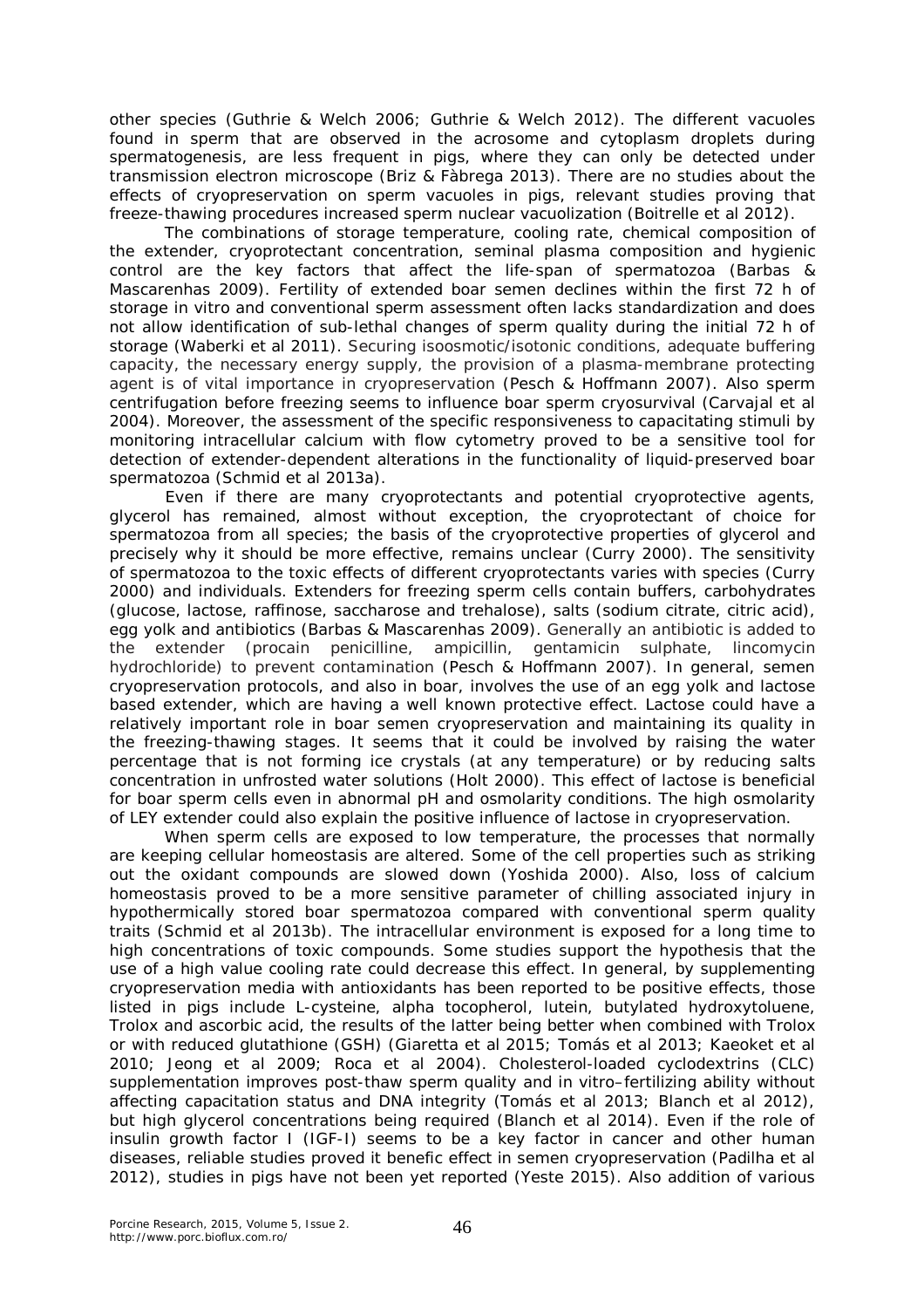compounds in semen extenders such as GSH (Estrada et al 2014; Yeste et al 2013) and alginate (Hu et al 2014) improved semen quality in cryopreservation process.

The mechanisms underlying the increase in DNA fragmentation after cryopreservation are still unknown and appear to be related to the increase of oxidative DNA damage (Paoli et al 2014), being and it seems that induces lesions on crucial genes involved in fertilization and early embryo development (ADD1, ARNT, BIK, FSHB, PEG1/MEST, PRM1, SNORD116/PWSAS, and UBE3A) (Thomson et al 2009). Such studies were not yet conducted in pigs (Yeste 2015), further results may have the potential to give answers for some boar semen cryopreservation issues. Moreover, the relationship between miRNAs and fertilizing ability have not yet addressed in pigs (Curry et al 2011) Future studies should address whether sperm miRNAs degraded by cryopreservation are relevant for fertilization success (Yeste 2015).

Adequate data analysis is always crucial for providing conclusive results, facilitating an appropriate interpretation of the data (Chervitz et al 2011; Altmae et al 2014) and could reveal to new research directions; accurate data and results can be provided by applying advanced technologies enabled throughout the omic sciences. Considering the molecular advances and the related data provided by implementing such techniques into the reproduction field, definitely a larger area seems to be not yet approached. Next to the molecular events applied so far, new ones from the omics could stand for elucidating unknown role of various phenomena, relevant for boar semen cryopreservation and the reproductive area development, especially in pigs. However, new "omic" sciences such as the transcriptomics, proteomics, metabolomics, glycomics, lipidomics, fluxomics and interactomics (D'Alexandri et al 2010) and its challenges will stand for successful achievements in the reproductive area.

Some of the researchers consider that the cryogenic damages are due to irreversible destruction in single components of the structural organization of sperm cells. Both osmotic and temperature gradients cause changes in the molecular organization and function of the plasma membranes and the membranes of the intracellular organelles at low temperature influences on spermatozoa (Sabev et al 2006). This level of complexity and the number of unknown factors make it extremely difficult to assess the potential fertility of spermatozoa effectively both within the ejaculate and after freezing and thawing (Curry 2000). Spermatozoon in many species is still a cryobiological enigma related its cryosensitivity and functionality, further studies being required.

**Conclusions**. The accurate approaches for defining the optimal methods and conditions for semen freezing, thawing and preservation are showing an impressive dynamic and flexibility, being directed and adapted to the new challenges and advances of the research area. The variation in sperm cell cryosensitivity, the effects of cryopreservation on ROS production, the increased sperm nuclear vacuolization, the optimal cryoprotectant and media supplementation choice, the role of new compounds such as IGF-I, the increment in DNA fragmentation, the relationship between miRNAs and the fertilizing ability are some of the new approaches that should be addressed for finding the key of boar semen cryoconservation. The new perspectives in semen cryopreservation and techniques compiled in this paper point out both the actual high efficiency and precision requirements for boar semen cryopreservation, even if conclusive results have been achieved so far and further more still needed.

## **References**

Agca Y., 2012 Genome resource banking of biomedically important laboratory animals. Theriogenology 78(8):1653–1665.

Aitken R. J., 2006 Sperm function tests and fertility. Int J Androl 29(1):69-75.

Altmae S., Esteban F. J., Stavreus-Evers A., Simon C., Giudice L., Lessey B. A., Horcajadas J. A., Macklon N. S., D'Hooghe T., Campoy C., Fauser B. C., Salamonsen L. A., Salumets A., 2014 Guidelines for the design, analysis and interpretation of 'omics' data: focus on human endometrium. Hum Reprod Update 20(1):12–28.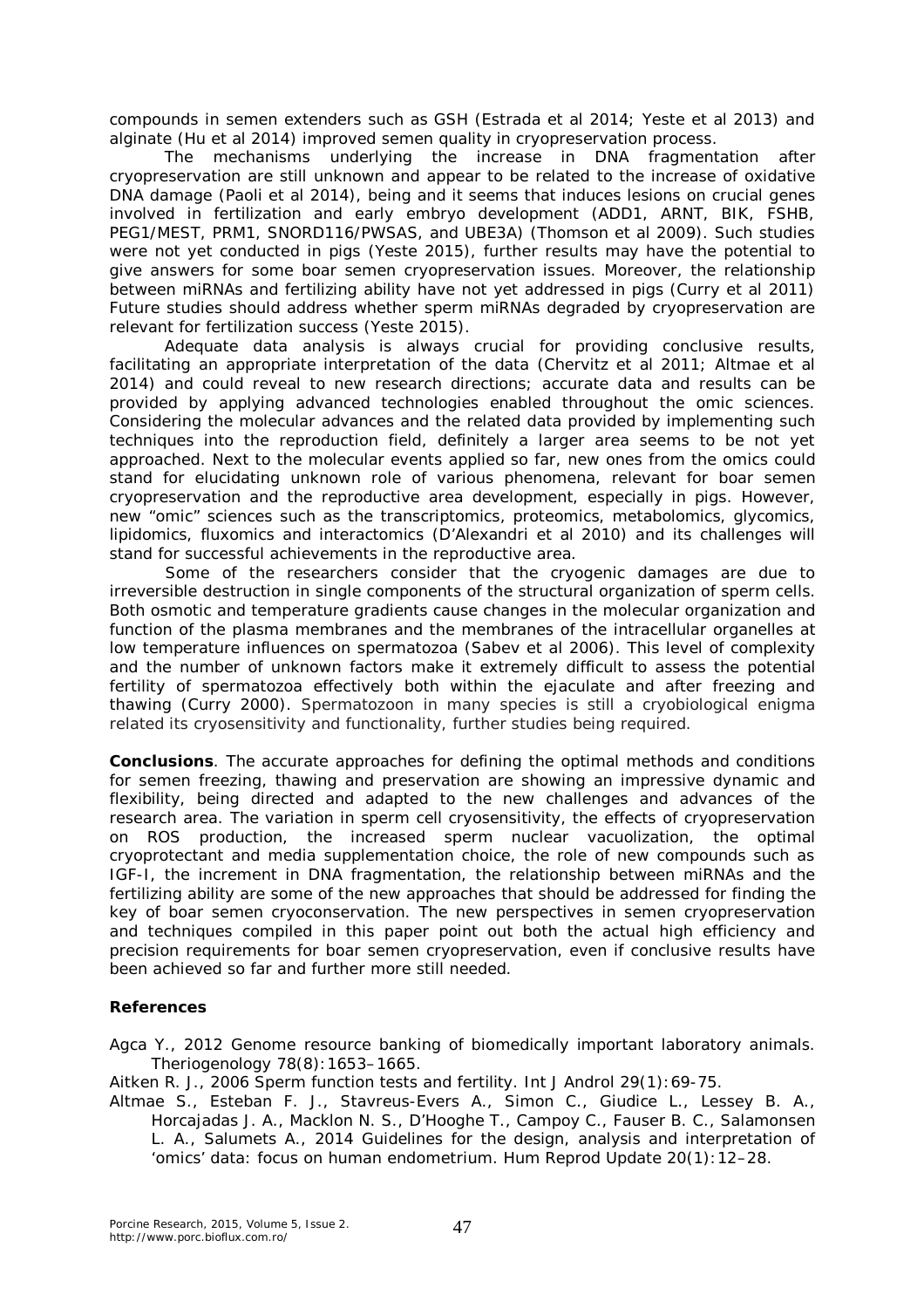- Bailey J. L., Lessard C., Jacques J., Breque C., Dobrinski I., Zeng W., Galantino-Homer H. L., 2008 Cryopreservation of boar semen and its future importance to the industry. Theriogenology 70:1251-1259.
- Barbas J. P., Mascarenhas R. D., 2009 Cryopreservation of domestic animal sperm cells. Cell Tissue Bank 10(1):49-62.
- Blanch E., Tomás C., Graham J.K., Mocé E., 2012 Response of boar sperm to the treatment with cholesterol-loaded cyclodextrins added prior to cryopreservation. Reprod Domest Anim 47:959–964.
- Blanch E., Tomás C., Hernández M., Roca J., Martínez E. A., Vázquez J. M., Mocé E., 2014 Egg yolk and glycerol requirements for freezing boar spermatozoa treated with methyl b-cyclodextrin or cholesterol-loaded cyclodextrin. J Reprod Dev 60:143–149.
- Boitrelle F., Albert M., Theillac C., Ferfouri F., Bergere M., Vialard F., Wainer R., Bailly M., Selva J., 2012 Cryopreservation of human spermatozoa decreases the number of motile normal spermatozoa, induces nuclear vacuolization and chromatin decondensation. J Androl 33:1371–1378.
- Briz M. D., Fàbrega A., 2013 The boar spermatozoon. In: Boar reproduction. Bonet S., Casas I., Holt W. V., Yeste M. (eds), pp. 3-47, Springer, Berlin.
- Carvajal G., Cuello C., Ruiz M., Vázquez J. M., Martínez E. A., Roca J., 2004 Effects of centrifugation before freezing on boar sperm cryosurvival. J Androl 25(3):389-396.
- Chervitz S. A., Deutsch E. W., Field D., Parkinson H., Quackenbush J., Rocca-Serra P., Sansone S. A., Stoeckert C. J. Jr., Taylor C. F., Taylor R., Ball C. A., 2011 Data standards for omics data: the basis of data sharing and reuse. Methods Mol Biol 719:31–69.
- Criste F. L., 2011 Basic aspects of semen cryopreservation and evaluation. Bulletin UASVM Animal Science and Biotechnologies 68(1-2):450-453.
- Curry E., Safranski T. J., Pratt S. L., 2011 Differential expression of porcine sperm microRNAs and their association with sperm morphology and motility. Theriogenology 76:1532–1539.
- Curry M. R., 2000 Cryopreservation of semen from domestic livestock. Reviews of Reproduction 5:46-52.
- D'Alexandri F. L., Scolari S., Ferreira C. R., 2010 Reproductive biology in the "omics" era: what can be done?. Anim Reprod 7(3): 177-186.
- El-Sheshtawy R. I., El-Natta W. S., Sabra H. A., Ali A. H., 2014 Effect of honey solution on semen preservability of local breeds of cattle bulls. World Appl Sci J 32(10):2076-2078.
- Estrada E., Rodríguez-Gil J. E., Rocha L. G., Balasch S., Bonet S., Yeste M., 2014 Supplementing cryopreservation media with reduced glutathione increases fertility and prolificacy of sows inseminated with frozenthawed boar semen. Andrology 2:88–99.
- Fernandez-Santos M. A. R., Esteso M. C., Montoro V., Soler A. J., Garde J. J., 2006 Influence of various permeating cryoprotectants on freezability of Iberian red deer (*Cervus elaphus hispanicus*) epididymal spermatozoa: effects of concentration and temperature of addition. J Androl 27(6):734-745.
- Flores E., Fernández-Novell J. M., Peña A., Rigau T., Rodríguez-Gil J. E., 2010 Cryopreservation-induced alterations in boar spermatozoa mitochondrial function are related to changes in the expression and location of midpiece mitofusin-2 and actin network. Theriogenology 74:354–363.
- Fraser L., Dziekonska A., Strzezek R., Strzezek J., 2007 Dialysis of boar semen prior to freezing–thawing: Its effects on post-thaw sperm characteristics. Theriogenology 67(5):994-1003.
- Giaretta E., Estrada E., Bucci D., Spinaci M., Rodríguez-Gil J. E., Yeste M., 2015 Combining reduced glutathione and ascorbic acid has supplementary beneficial effects on boar sperm cryotolerance. Theriogenology 83:399–407.
- Guthrie H. D., Welch G. R., 2006 Determination of intracellular reactive oxygen species and high mitochondrial membrane potential in Percoll-treated viable boar sperm using fluorescence-activated flow cytometry. J Anim Sci 84:2089–2100.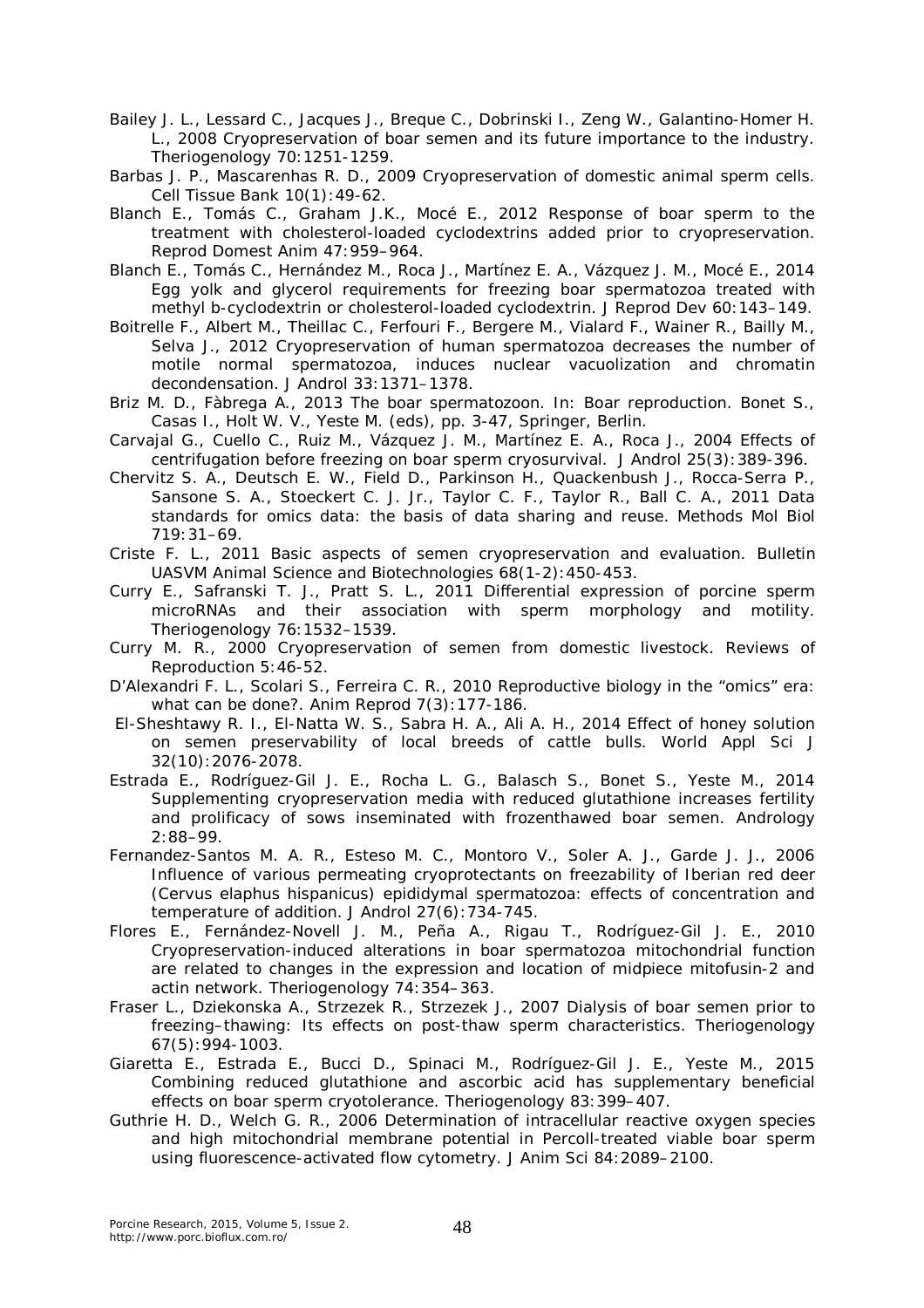Guthrie H. D., Welch G. R., 2012 Effects of reactive oxygen species on sperm function. Theriogenology 78:1700–1708.

- Gutiérrez-Pérez O., Juárez-Mosqueda M. L., Mota D., Trujillo M. E., 2011 The disruption in actin-perinuclear theca interactions are related with changes induced by cryopreservation observed on sperm chromatin nuclear decondensation of boar semen. Cryobiology 62:32–39.
- Hess E. A., Teague H. S., Ludwick T. M., Martig R. C., 1957 Swine can be bred with frozen semen. Ohio Fm Home Res 42:100.
- Holt W. V., 2000 Basic aspects of frozen storage of semen. Anim Reprod Sci 62(1-3):3- 22.
- Honaramooz A., Megee S. O., Dobrinski I., 2002 Germ cell transplantation in pigs. Biol Reprod 66(1):21-28.
- Hu J., Geng G., Li Q., Sun X., Cao H., Liu Y., 2014 Effects of alginate on frozen thawed boar spermatozoa quality, lipid peroxidation and antioxidant enzymes activities. Anim Reprod Sci 147:112–118.
- Jeong Y. J., Kim M. K., Song H. J., Kang E. J., Ock S. A., Kumar B. M., Balasubramanian S., Rho G. J., 2009 Effect of alpha-tocopherol supplementation during boar semen cryopreservation on sperm characteristics and expression of apoptosis related genes. Cryobiology 58:181–189.
- Kaeoket K., Chanapiwat P., Tummaruk P., Techakumphu M., 2010 Supplemental effect of varying L-cysteine concentrations on the quality of cryopreserved boar semen. Asian J Androl 12:760–765.
- Kasso M., Balakrishnan M., 2013 *Ex situ* conservation of biodiversity with particular emphasis to Ethiopia. ISRN Biodiversity, available at: http://dx.doi.org/10.1155/ 2013/985037
- Koskinen E., Junnila M., Katila T., Soini H., 1989 A preliminary study on the use of betaine as a cryoprotective agent in deep-freezing of stallion semen. Zentralbl Veterinaermed 36(2):110–114.
- Padilha R. T., Magalhães-Padilha D. M., Cavalcante M. M., Almeida A. P., Haag K. T., Gastal M. O., Nunes J. F., Rodrigues A. P., Figueiredo J. R., Oliveira M. A., 2012 Effect of insulin-like growth factor-I on some quality traits and fertility of cryopreserved ovine semen. Theriogenology 78:907–913.
- Paoli D., Lombardo F., Lenzi A., Gandini L., 2014 Sperm cryopreservation: effects on chromatin structure. Adv Exp Med Biol 791:137–150.
- Pesch S., Hoffmann B., 2007 Cryopreservation of spermatozoa in veterinary medicine. J Reproduktionsmed Endokrinol 4(2):101-105.
- Roca J., Gil M. A., Hernandez M., Parrilla I., Vazquez J. M., Martinez E. A., 2004 Survival and fertility of boar spermatozoa after freeze-thawing in extender supplemented with butylated hydroxytoluene. J Androl 25:397–405.
- Rodriguez-Martinez H., 2012 Cryopreservation of porcine gametes, embryos and genital tissues: state of the art. In: Current frontiers in cryobiology. Katkov I. (ed.), pp. 231-258, InTech.
- Rusu A. V., 2011 [Evaluation of the influence of some extender compounds on boar semen storage and cryopreservation]. Doctoral thesis, ASAS Bucharest. [In Romanian].
- Sabev M., Nikolov I., Kicheva M. I., Stefanov R., Chemshirova T., Baycheva E., Popova M., 2006 Cryopreservation of ram sperm from autochthonous breeds during a nonmating season. Journal of Central European Agriculture 7(4):677-682.
- Sanchez-Partida L. G., Maxwell W. M. C., Paleg L. G., Setchell B. P., 1992 Proline and glycine betaine in cryoprotective diluents for ram spermatozoa. Reprod Fertil Dev 4(1):113–118.
- Schmid S., Henning H., Petrunkina A. M., Weitze K. F., Waberski D., 2013a Response to capacitating stimuli indicates extender-related differences in boar sperm function. J Anim Sci 91:5018–5025.